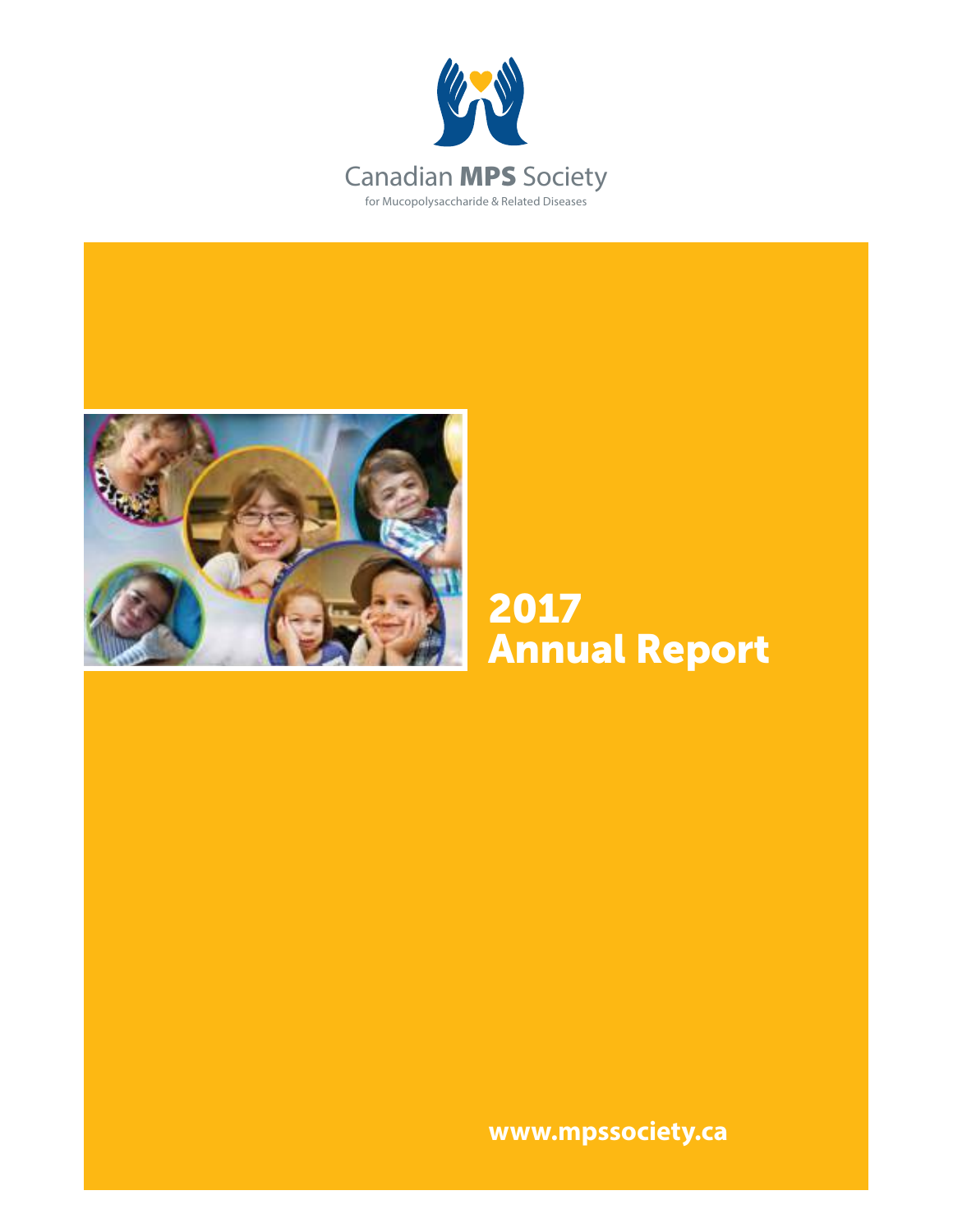# Our Vision:

All Canadians affected by MPS and related diseases are supported and empowered to live their best life.

# Our Mission:

The Canadian Society for Mucopolysaccharide and Related Diseases Inc. (The Canadian MPS Society), founded in 1984, serves all Canadians affected by MPS and related diseases through support, education, advocacy and by advancing research.

# Our Values:

- Community & compassionate support
- Health & wellness
- Justice & equality
- Education & awareness
- Research & innovation
- Accountability & transparency

# Inside the Annual Report: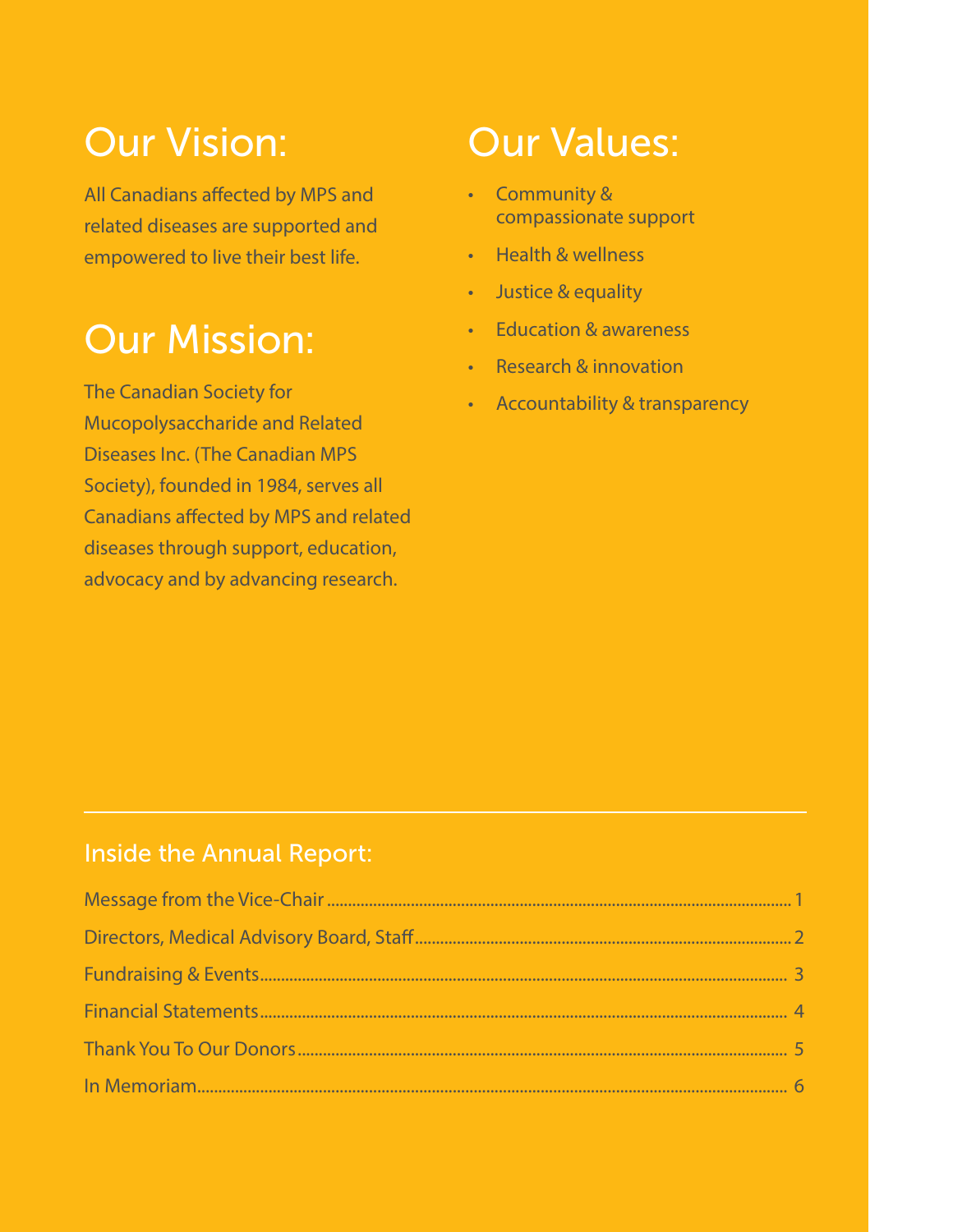

## Message from Vice-Chair Marilyn Marchment

As I think about the progress the Canadian MPS Society has made over this past year, I'm energized by not only the list of tangible items that have been accomplished, but also by the significant amount of work that has taken place to set the stage for a bright future.

The Board welcomed Kaitlyn Di Illio from Ontario. Kaitlyn is a sibling and will be instrumental alongside Mélissa Bilodeau in steering the development and growth of our youth-focused initiatives, among other things. Retiring from the Board is Aubrey Hawton; we thank him for his tenure, commitment and support. We have an exciting agenda planned and require new board members to round out the team, please contact Kim Angel with your interest (or someone you know who will be a perfect fit). If being a Board member doesn't appeal to you, consider other opportunities to volunteer, including the Editorial Board or digital discussion group leader.

This spring saw the return of the MPS Gala where the Vancouver Alumni Association and the Harkins Family received awards for their long-term and unwavering support of the Canadian MPS Society. The formal affair raised close to \$30,000 and re-established this legacy event. We thank all of our long-term supporters.

Over the coming year we will continue to foster collaborative and supportive working relationships with rare disease-focused organizations nationally and internationally, while networking with affected Canadians to ensure we're doing all we can to support them in living their best lives.

— Marilyn Marchment, Vice-Chair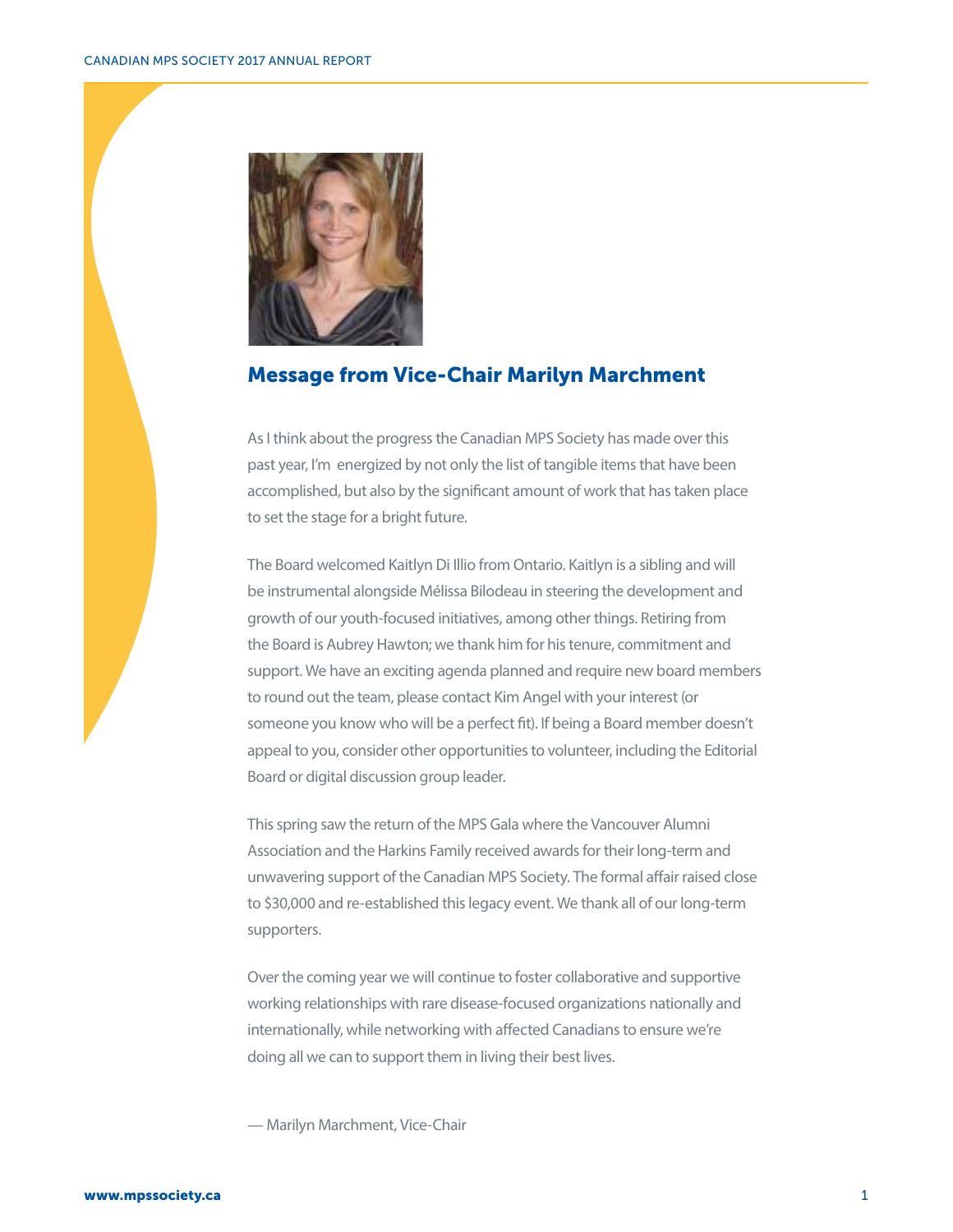# Directors, Medical Advisory Board & Staff

#### **BOARD OF DIRECTORS**

Chair – Lisa Bosdet *MPS I Parent, BC*

Vice Chair – Marilyn Marchment *Communications Consultant, BC*

Secretary – Melissa Biladeau *MPS IVA – Adult, Quebec*

Treasurer – Terry Byrne *MPS I Parent, Ontario*

Mojan Zehtabchi *Naturopathic Doctor, Ontario*

Larry Revet *MPS VI Parent, Saskatchewan*

Kaitlyn Di Ilio *MPS IIIB Sibling, Ontario*

#### **STAFF**

Kim Angel *Executive Director*

Jill Ley *Administrative Assistant & Member Support*

#### **MEDICAL ADVISORY BOARD**

Chair – Lorne Clarke MD, CM, FRCPC, FCCMG *BC Children's Hospital Vancouver, British Columbia*

Cheryl Rockman-Greenberg MD, CM, FRCPC, FCCMG *Winnipeg Children's Hospital Winnipeg, Manitoba*

Joe T.R. Clarke, MD, Ph.D. (Retired) *Hospital for Sick Children (formerly) Toronto, Ontario*

Aneal Khan, MD *Alberta Children's Hospital Calgary, Alberta*

Serge Melancon, MD *Montreal Children's Hospital Montreal, Quebec*

John Mitchell, MD *Montreal Children's Hospital Montreal, Quebec*

Eva Mamak, Ph.D. *Hospital for Sick Children Toronto, Ontario*

Tony Rupar *BSc, PhD, FCCMG, CPRI London, Ontario*

Sylvia Stockler, MD *BC Children's Hospital Vancouver, British Columbia*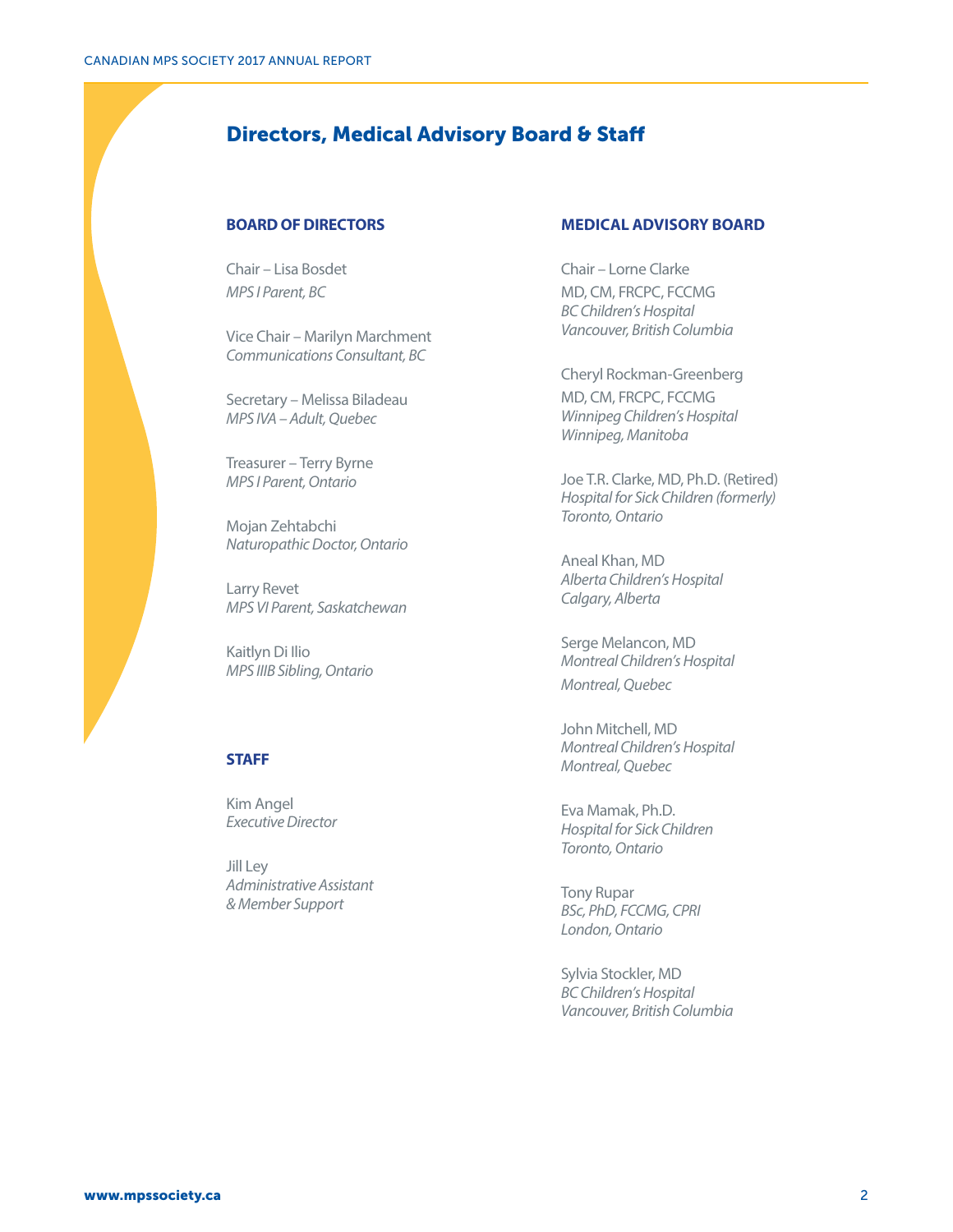## Fundraising & Events

## 14th Annual Fundraising Gala: Ignite HOPE

On May 13th, 120 guests attended the Canadian MPS Society's 14th Annual Fundraising Gala to support to courageous children and families that are affected by Mucopolysaccharidosis (MPS) and related diseases.

The Gala was a huge success - raising just shy of **\$30,000**!





## 2016-2017 Conferences & Events Attended

The Society attended national and world-wide events & conferences on MPS including:

- 0 International MPS Society Conference, *Germany*
- 0 National MPS Society's Family Conference, *Ohio*
- 0 Global Genes Rare Patient Advocacy Summit, *California*
- 0 Journey of Hope Gala, *Richmond, BC*
- 0 International MPS Consensus Conference, London
- 0 WORLD Symposium 2017 *San Diego*
- 0 Rare Disease Day 2017 Conference , *Vancouver, BC*
- 0 International Pediatric Association Congress, *Vancouver, BC*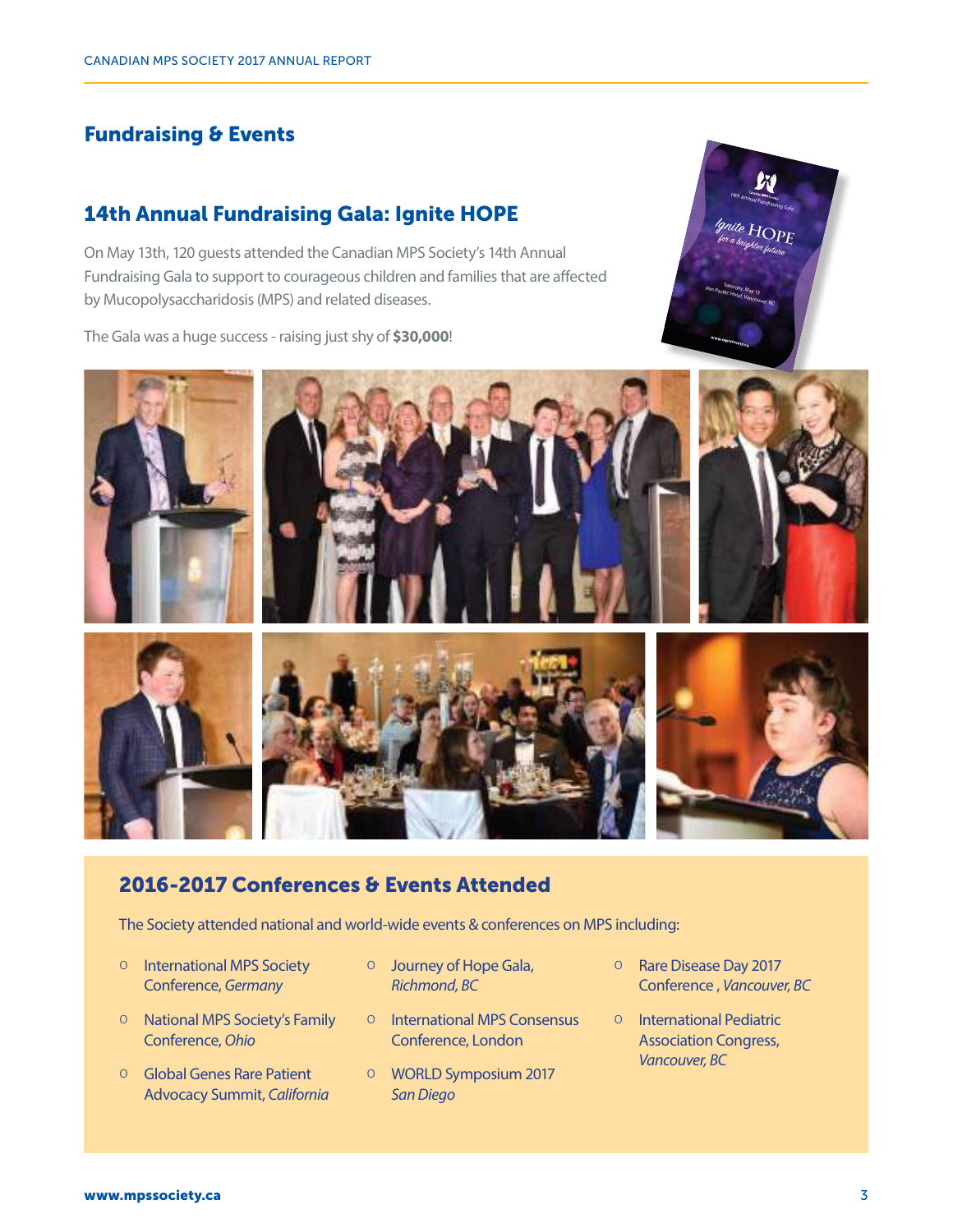# Financial Statements

## INDEPENDENT AUDITORS' REPORT **INDEPENDENT AUDITORS' REPORT**

#### **Qualified Opinion Qualified Opinion**

In our opinion, except for the possible effects of the matter described in the Basis for Qualified Opinion paragraph, the financial statements present fairly, in all material respects, the financial position of The Canadian Society for Mucopolysaccharide & Related Diseases Inc. as at March 31, 2017 and the results of its operations and its cash flows for the year then ended in accordance with Canadian accounting standards for not-for-profit organizations. for the results of the year the direct processes inc. as at indicity standard for the results of its operations and its

#### **Report on Other Legal and Regulatory Requirements** As report on Other Legar and Acguatory Acquirements

As required by the British Columbia Society Act, we report that, in our opinion, the Organization's financial statements have been prepared following Canadian accounting standards for not-for-profit organizations applied on a consistent basisbasis

## **CANADIAN SOCIETY FOR MUCOPOLYSACCHARIDE & RELATED DISEASES INC. STATEMENT OF FINANCIAL POSITION**

## **AS AT MARCH 31, 2017**

|                                          | 2017             |      | 2016    |
|------------------------------------------|------------------|------|---------|
| <b>ASSETS</b>                            |                  |      |         |
| <b>CURRENT ASSETS</b>                    |                  |      |         |
| Cash                                     | \$<br>113,687 \$ |      | 189,335 |
| Investments                              | 187,262          |      | 185,863 |
| Accounts receivable                      | 1,764            |      |         |
| Government remittances receivable        | 964              |      |         |
| Prepaid expenses and deposits            | 4,479            |      | 1,622   |
|                                          | \$<br>308,156    | \$   | 376,820 |
|                                          |                  |      |         |
| <b>LIABILITIES AND NET ASSETS</b>        |                  |      |         |
| <b>CURRENT LIABILITIES</b>               |                  |      |         |
| Accounts payable and accrued liabilities | \$<br>13,469     | - \$ | 17,879  |
| Government remittances payable           | 1,516            |      | 2,597   |
| Deferred revenue (Note 3)                | 89,172           |      | 89,172  |
|                                          | 104,157          |      | 109,648 |
| <b>NET ASSETS</b>                        | 203,999          |      | 267,172 |
|                                          | \$<br>308,156    | S    | 376,820 |
|                                          |                  |      |         |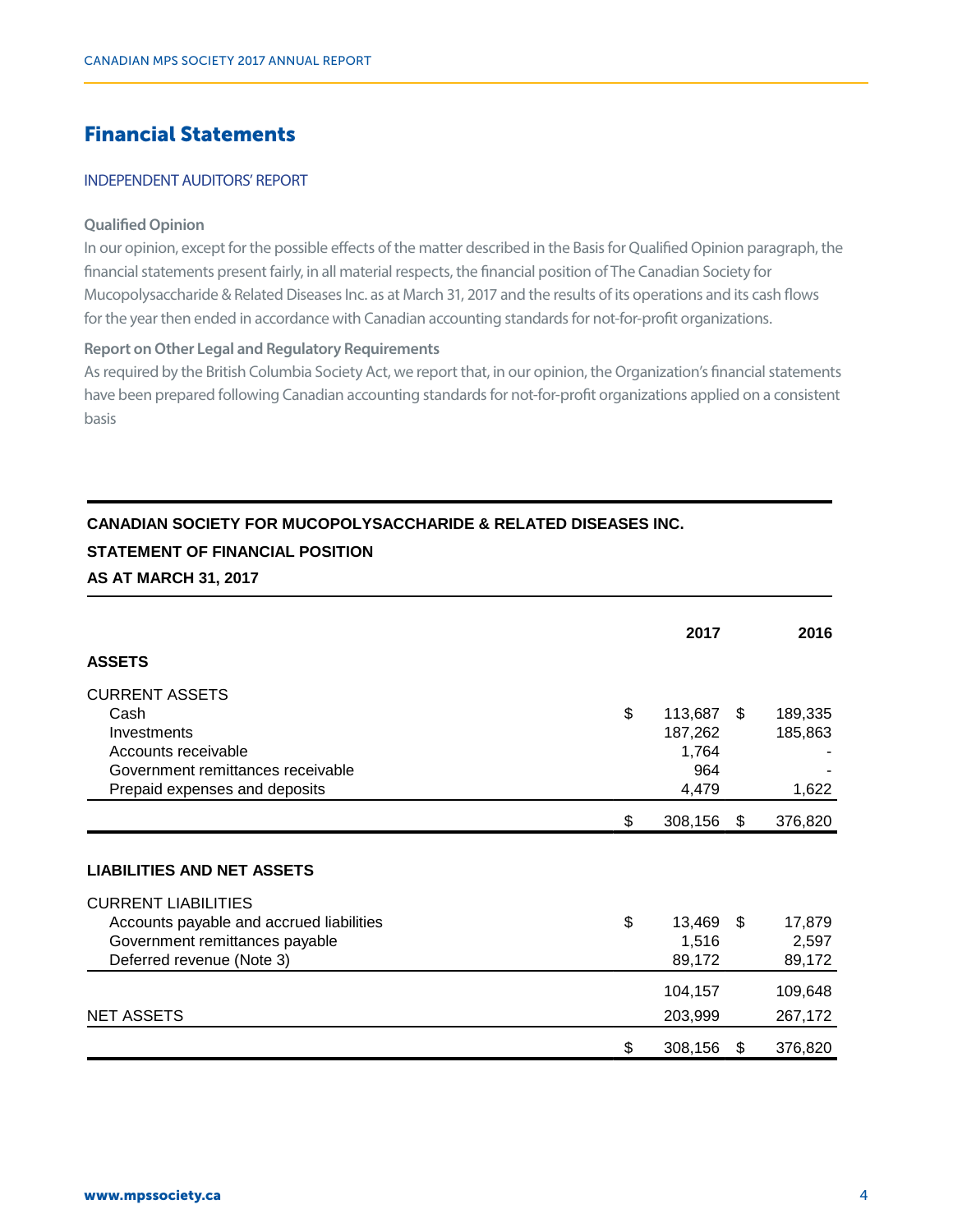# Financial Statements

### **CANADIAN SOCIETY FOR MUCOPOLYSACCHARIDE & RELATED DISEASES INC.**

## **STATEMENT OF OPERATIONS**

**FOR THE YEAR ENDED MARCH 31, 2017**

|                                              | 2017            | 2016          |
|----------------------------------------------|-----------------|---------------|
| <b>REVENUE</b>                               |                 |               |
| Donations and grants                         | \$<br>101,632   | \$<br>114,660 |
| Fundraising                                  | 10,233          | 62,693        |
| Membership fees                              | 1,560           | 2,640         |
| Dividend income                              | 1,399           | 1,561         |
| <b>MPS II Research Fund</b>                  | 488             |               |
| Restricted grant - MPS II Project            |                 | 72,828        |
| Other                                        |                 | 1,058         |
|                                              | 115,312         | 255,440       |
| <b>EXPENSES</b>                              |                 |               |
| Salaries and contract fees                   | 65,128          | 68,737        |
| Professional fees                            | 36,650          | 5,646         |
| Travel                                       | 19,515          | 7,501         |
| Advertising, communication and promotion     | 13,418          | 1,065         |
| Family Assistance Program                    | 12,666          | 4,900         |
| Meetings                                     | 10,960          | 728           |
| Office and miscellaneous                     | 5,286           | 4,378         |
| Join the Search                              | 4,149           | 6,910         |
| Computer                                     | 2,657           | 5,239         |
| Telephone and Internet                       | 2,512           | 2,314         |
| Printing and postage                         | 1,580           | 2,528         |
| Office lease                                 | 1,560           | 1,000         |
| Conference                                   | 1,500           | 582           |
| Insurance                                    | 834             | 1,872         |
| Membership dues                              | 70              | 159           |
| Goods and services tax                       |                 | 3,608         |
| Research grants                              |                 | 2,000         |
| Fundraising                                  |                 | 20,344        |
| <b>MPS II Project</b>                        |                 | 72,828        |
|                                              | 178,485         | 212,339       |
| (DEFICIENCY) EXCESS OF REVENUE OVER EXPENSES |                 |               |
| FOR THE YEAR                                 | \$<br>(63, 173) | \$<br>43,101  |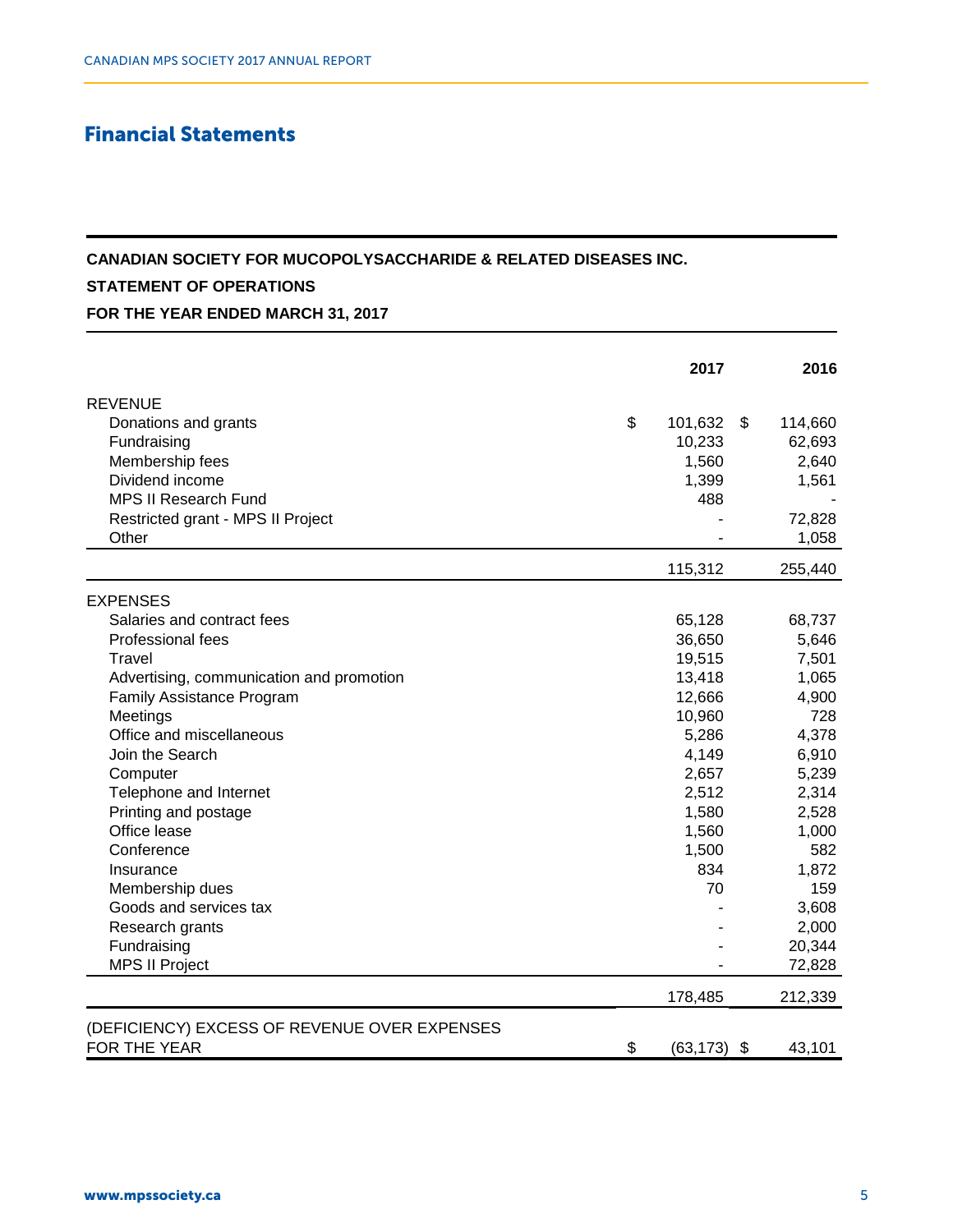## Thank you to our donors

Thank you so much to everyone who made contributions to the Society during our April 2016 - March 2017 fiscal year. Special thanks to the following major sponsors and donors, and to the organizers of major fundraisers:

Industry Partners – Donations of \$25,000 - \$50,000





# SANOFI GENZYME

#### **Donations of \$2,500 - \$4,999**

Anonymous Vancouver Canucks Alumni Foundation

#### **Donations of \$500 - \$999**

Linda Thomson – IMB Robert Regan-Pollock Maria Beriault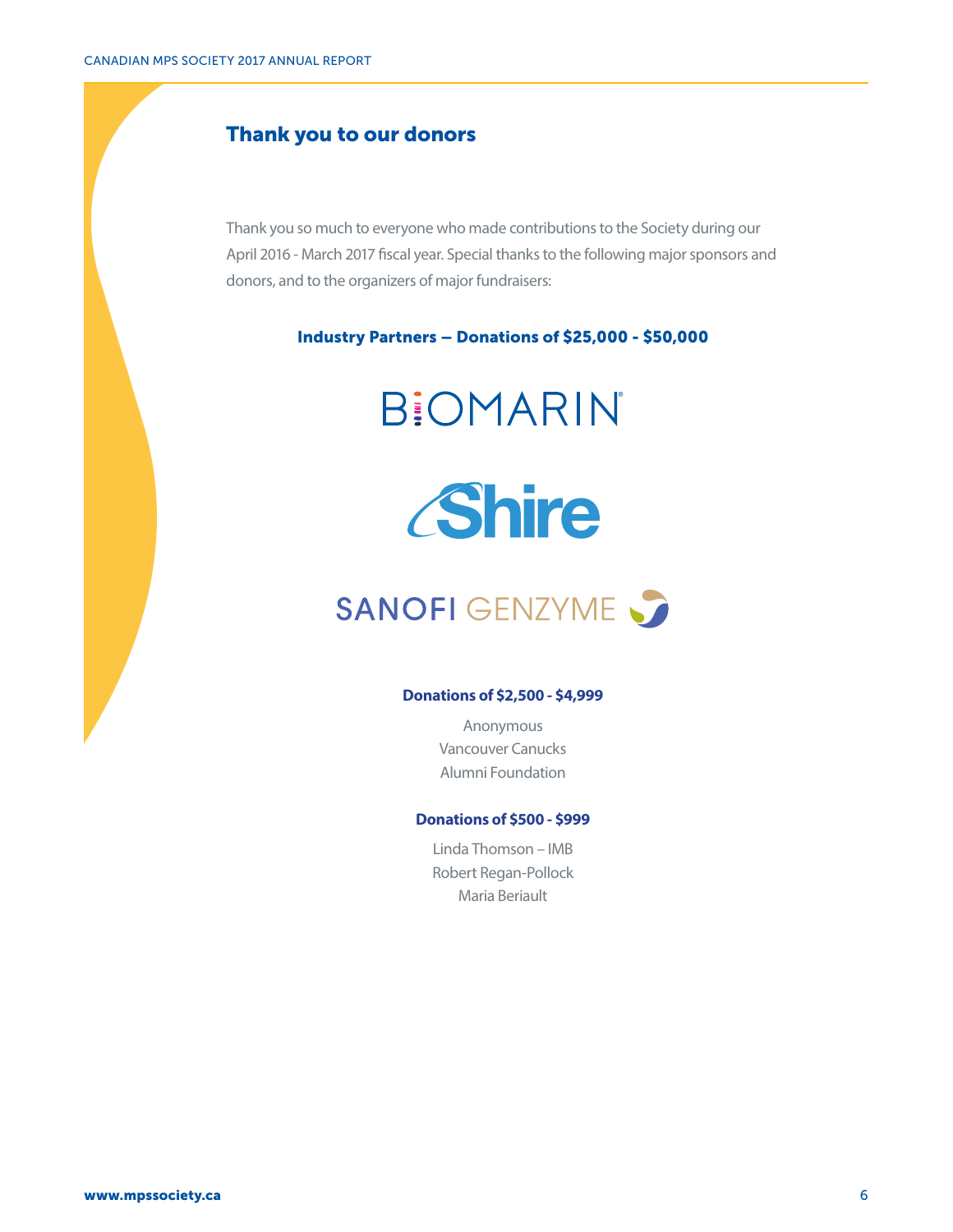## Thank you to our donors

#### **Donations up to \$499**

Aaron & Susan Gaudon Adrienne D'Ercole Alice Taylor Andrea McCallum Andrea Rathwell Anne L. Davix Benjamin Seaman Bill & Marilyn Moore Brendan Duffy Bruce Gordon Carolyn Dion Carolyn Rodgers Chris & Lesley Christodoulou Connie Schill Danial WWW Daniel & Irene Gibson Dave Geiss David & Johanna Bryant Donald & Angela Gunton Dustan Woodhouse E. Dianne Rathwell Earl & Heather Cooper Ed Vasso Edna Sandberg Elizabeth & Ronald Perry Gary & Sherry Robinson Gordon Rae Heather Griffin Heather Rivet Henry & Pat Schmitz

Ian Bryan Jack & Kathy Wharton James Rosenthal Jamie Kwiatkowski Jan Davis Jenifer Gentle Jenny Komorowski Jill Yvonne Ley John & Marion Lee John Goegan John Lawson Jolene Livingston Jonathan Spina Judith & John Howard & Micallef Julie Elgie Ken Green Ken Perry Kirsten Harkins Laura Fryer Leona Duffy Linda & Jerry Johnston Lisa Rea Lorene Hildrop Lori & Robert Di Ilio Lorraine & Robert Harding Lynda M. Reeds Lynne O'Brien Margaret Farnan Margaret McFarland Marilyn Kameka

Mark & Yvonne Armstrong Mark Goldie Mark Swan Mary Ann Nelis Melody Johnson Mike Graham Mike North Nancy Sawyer Niall Rodgers Nick & Harriet Christon Nicolas Heldmann Paul & Karen Mashinter Pete & Flo Copelanad Peter & Angela Sherbanow Ralph & Cathy Bankert Rick & Marjorie Allan Robert & Barbara Carey Robin Howe Ronald & Elizabeth Perry Rosemarie Tisnousky Sandra Hiliard Sebastian Hamberger Serge B. Melancon Shelley Rosen Steve Sachs Suzanne Taylor Verle & Frank Kaweski Véronique Riopel Virginia Mielke William & Better Nesbitt Zsuzsi Gartner *Anonymous*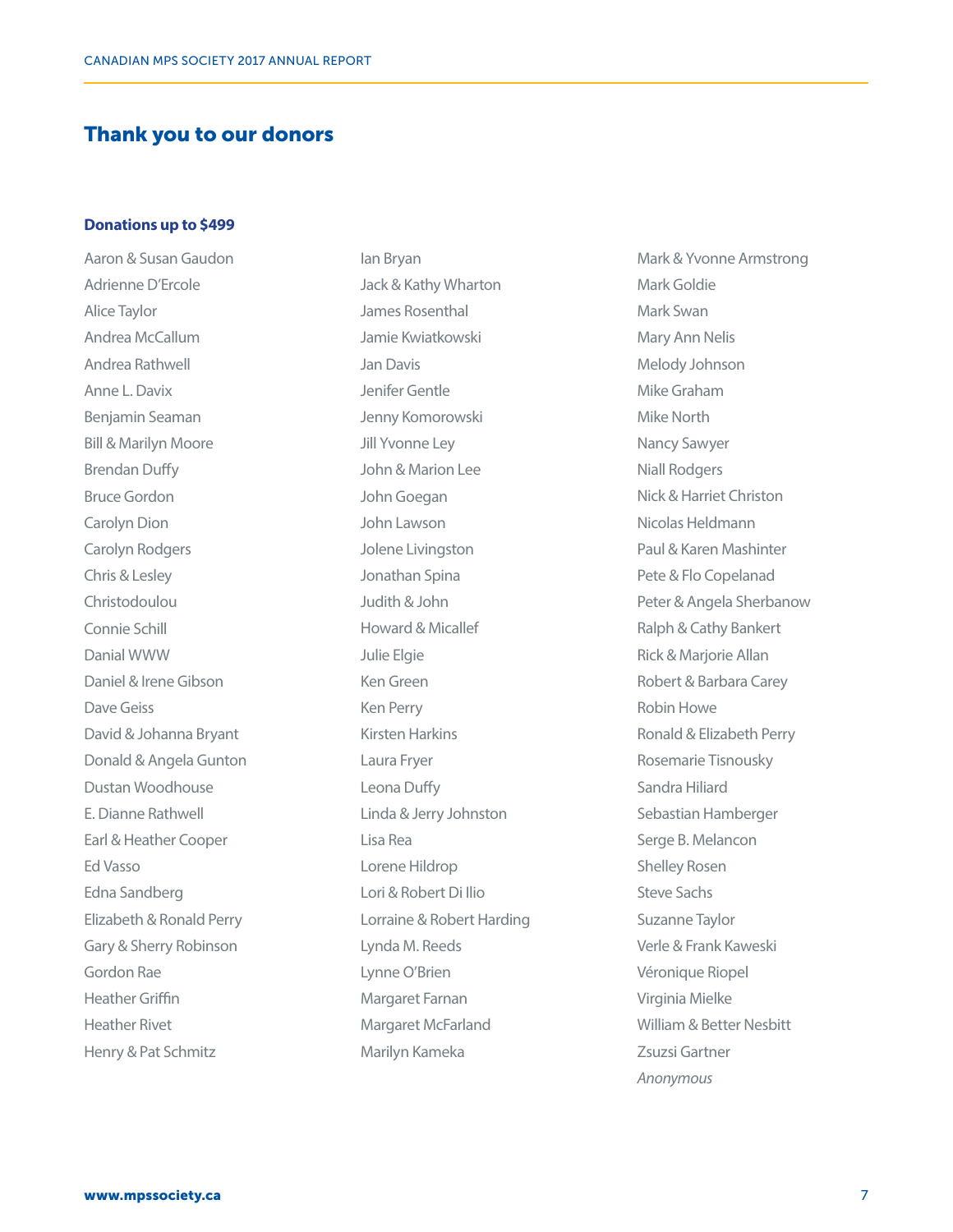## In Memoriam

*They shall not grow old, as we that are left grow old; Age shall not weary them nor the years condemn. At the going down of the sun, and in the morning, We will remember them.* 

- Laurence Binyon



#### **Warren Edward Dendekker** *July 4, 2005 - October 1, 2015*

Warren was the beloved son of Peter & Sandra Dendekker of Dundas, and dear brother of Emma, Noah, and Katherine. Cherished grandson of Simon & Henny Kranendonk of Ancaster and Peter Dendekker Sr. of Copetown. Warren was also much loved by many aunts' uncles & cousins. Predeceased by his Nana, Nellie Dendekker (2005), and cousin, Byron Kloetstra (2006). Also missed by countless family and friends from near and far.



**Raza Amin** *January 25, 1999 - June 28, 2016*

For Raza....

I was suppose to spend the rest of my life with you and then realized...that you spent the rest of your life with me. Holding you closer to my heart until we meet again In sha Allah.



### **Justin Van Herrewegan** *November 19, 1981 - July 1, 2016*

Beloved son of Paul and Debi. Loved brother of Ashlee (Scott) Rathwell. Adored uncle of Paislee and Brooklyn. Cherished grandson of Rupert "Slim" and the late Connie Graham, and Maria and the late Mike Van Herrewegen. Dear nephew of Lynda (Ed) Jones, Pat Green, Doug (Kathy) Graham, Brian (Lorri) Graham, and Mike (Karen) Graham. He will also be missed by his great aunt, many cousins, extended family, friends, and his online buddies. Justin was a devoted member of several car clubs, and the open road will not be the same without him. His loving, selfless, adventurous and sentimental spirit will be terribly missed by all, and his gentle hugs will be treasured forever.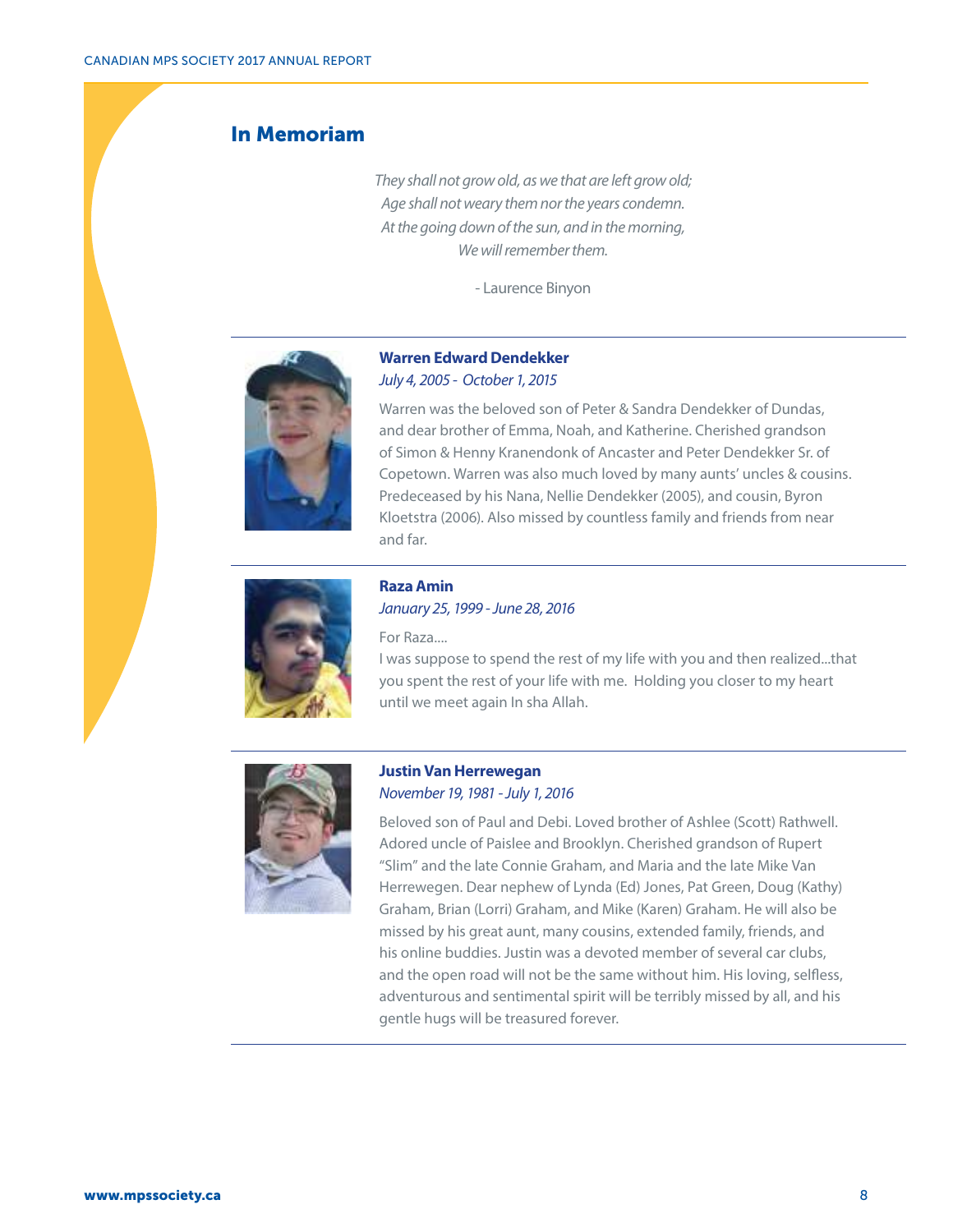## In Memoriam



### **Elisa Linton**

Affectionately nicknamed Lissy, Woogs, and Woogie by her family, Elisa passed peacefully into her new life in Heaven, early in the morning of Monday, October 31, 2016. Elisa was in her 23rd year. The daughter of Randall and Elisabeth Linton, and sister to Jessica and Connor, Elisa was born with Sanfilippo syndrome, a rare, regressive and terminal disease. Despite her physical and cognitive challenges, Lissy became a symbol of hope and inspiration to everyone.



#### **Kobe Michael Taylor**  *January 12, 2005 - November 7, 2016*

Kobe passed away peacefully on November 7, 2016 at the age of 11 in the arms of his loving and devoted parents, Candice and Michael. Kobe will be missed by his great grandmother Betty (GG); his grandparents: Mini (Grandma) and Gary (Motorcycle Grandpa), and Cathy (Grandma Cathy), Stan (Grandpa Taylor) and the late Giselle; his aunts and uncles Adam, Dwayne, Laurie and Anne; as well as his extended family, cousins and many, many friends.



#### **Billy Bottineau** *October 9, 1987 - January 7, 2017*

Billy Bottineau passed away on January 7, 2017 at the age of 29. Survived by his parents Michael, Aubrey, and Matilda and the late Joseph. Brother of Thomas, Tommy, Emily, Cory, Donna, Rachel, April, Joseph, P.J., Bobby, Jessie, and the late Tessie. He will be missed by the Snively, Hawton, Bottineau, and the Dumont Families and by his friends.



### **SImon Ibell**

Simon R. Ibell passed away peacefully in his sleep on Friday, May 26, 2017. Survived by his devoted mother Marie, father Roger, sister Olivia, brother-inlaw Cameron, niece Emily and nephew Andrew. He will be missed by his many friends. He will be remembered forever as a loving son, brother, best "unkie" and friend.



### **Luke Braun**

Luke Braun, passed away on Saturday, May 27, 2017, at Toronto General Hospital. Luke was 20 years. Cherished and beloved son of Debbie and Jason Kerley of RR 3, Whitechurch, and Mitch Braun of Kincardine. Loving brother to Nicole and Gary Finlay of Lucknow, Alexa Braun and Zack Bedard of Exeter, Zane Braun of Whitechurch and Damen, Amber and Jordan Kerley, all of Listowel. Special uncle of Keegan. Dear grandson of Audrey and Murray Johnston of Bluevale and Lynda and David Kerley of Blyth. Luke will be lovingly remembered by his very special support workers, Colleen and Marcel Stadelmann; and his many aunts, uncles, cousins, and friends.